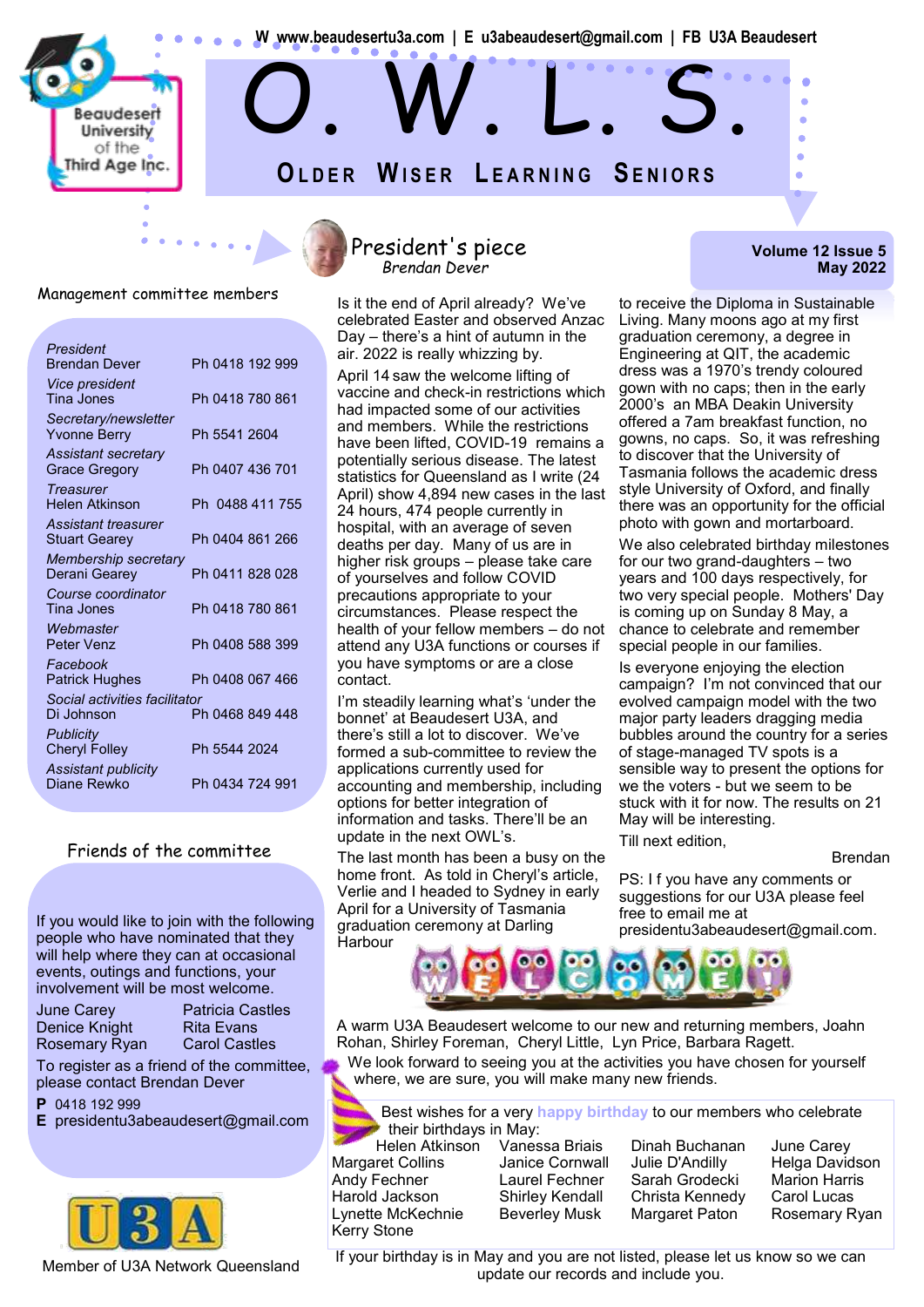## Current courses - term two 2022 19 April-24 June 2022

Course coordinator | Tina Jones Phone 0418 780 861 | Email coursesu3abeaudesert@gmail.com

#### **Aqua aerobics**

Now in recess till term four 2022 Contact John 0417 073 190

#### **Art group - all mediums** Wednesdays 9 am-12 St Thomas's Anglican Church hall. Contact Denice 5546 9879 or 0402 012 267

**Card playing - Beaudesert** Every Monday 12.30 pm-4.00 pm RSL function room. Enjoy 500 or Bolivia. Contact Di 0468 849 448 to confirm attendance.



### **Card playing - Bolivia - Jimboomba**

Meets every Thursday 12 noon-4.00 pm at the Anglican Church Hall, Jimboomba Contact Di 0468 849 448

#### **Computer/other technologies**

This group is now an advisory group only, for issues with computers - no computer repairs or house calls. Contact George 5541 0706, email dreeemboat@iinet.net.au

#### **Croquet club**

Play Tuesdays 8.00 am-11.00 am at Everdell Park Gleneagle Contact George or Rita 5541 0706

#### **French**

Every Monday 11.00 am-2.00 pm RSL Sub Branch rooms, 1st floor, corner William and Brisbane Streets, Beaudesert. Contact Jayne 5463 4841



#### **Gardening group - BUGs**

Meet third Friday of each even month 10.00 am-12 noon Beaudesert RSL club function room; away visits odd months Contact Brendan 0418 192 999 or Carmel 0408 711 401

#### **General discussion group**

Meets Tuesdays 9.30 am-11.30 am Beaucare Community room, 44 Tina Street. General discussions on any subject group members propose. Contact Andy 5541 2072

#### **Indoor bowls**

Friday mornings from 9.00 am at St. Thomas's Anglican Church Hall, Albert Street, Beaudesert Contact Terry 0428 627 673

## **Jigsaw library**

Select a jigsaw (or a wasgij) to use from the library. To select and collect, contact Sandra 5541 0978

## **Line dancing/dancing**

Tuesday from 12.45 pm \$3 per session The Centre, Brisbane Street Beaudesert Contact Marg 0422 415 145

**Mahjong - Jimboomba** Meets every Tuesday 11 am-2 pm Davidson Road, Jimboomba. Contact Elizabeth 5546 9689

#### **Mahjong - Beaudesert**

Thursday afternoons 1 pm-3.30 pm Arts & Information Centre.

Contact Michele 0459 335 403

**Mosaics** Meet Mondays 1.30 pm-3.30pm at Arts & Information Centre, Beaudesert a hands-on course in a fascinating art form. \$3/session payable on the day. Contact Tina 0418 780 861

### **Nordic walking/walking**

Meet Monday, Wednesday, Friday mornings. Contact Liz for start times. Nordic walkers will require a pair of poles, comfortable sports walking shoes, bottle of water. Walkers poles not needed.

Contact Liz 0488 155 506

#### **Scrapbooking**

Second Monday of each month, 9.30 am-11.30 am, 142 Lambert Road, Nindooinbah. \$10/session for materials payable on the day. Contact Anita 0408 452 584

#### **Social lunch**

The next social lunch will be held on Friday 13 May at the Beaudesert Golf Club. RSVP to Di phone/text 0468 849 448, email candyroxy1946@gmail.com .

#### **Social tennis**

Wednesdays 8 am-12 noon venue Beaudesert tennis courts Boonah Road Contact Paulette 0409 898 147

## **Table tennis**

Thursdays 9 am-12 noon held at the St Thomas's Anglican Church hall.

Contact Glenda 5541 4290, 0418 771 758 or Ken 5541 1498

#### **Travel and Adventure Group**

Meet second Monday each month on the deck, Beaudesert Library 10.00 am onwards.

Contact Ray raymondarthy@gmail.com, ph 0447 554 480

#### **Trivia puzzling**

Wednesday afternoons from 1.30 pm St Thomas's Anglican Church hall, Albert Street, Beaudesert Contact Jenny 0439 138 212

#### **Ukulele**

Meets Thursday afternoons St Thomas's Anglican Church hall, Albert Street, Beaudesert, 1 pm-2.30 pm.

Contact Finella 0439 414 491

As most members already know, we have a facebook page (U3A Beaudesert) If you have any notifications of events, photos or videos, messages, etc that you would like included on our page, please contact Pat:

- Phone 0408 067 466
- Email u3abeaudesert.facebook@gmail.com



**2**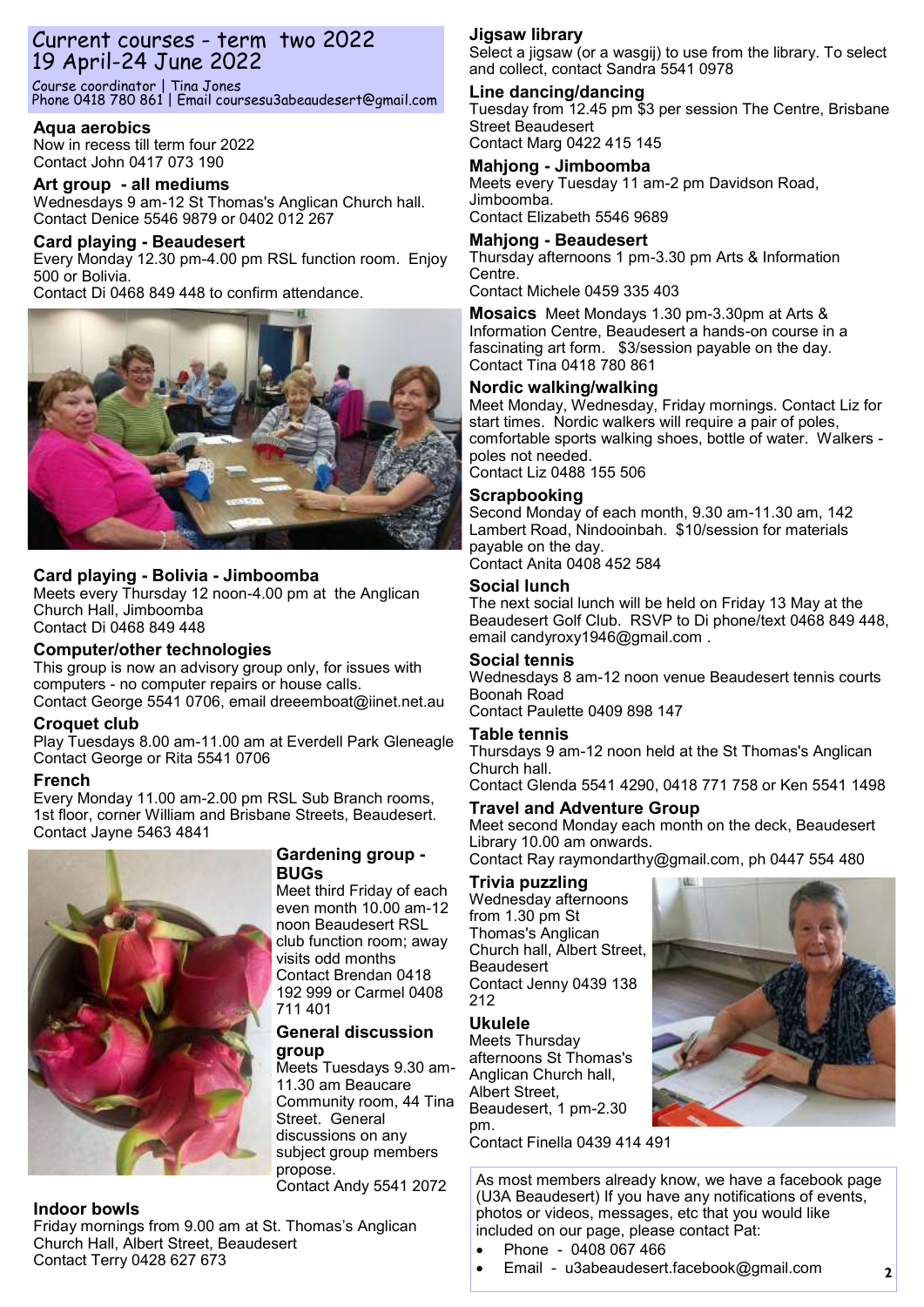## Introducing ….. New president, Brendan Dever

*Your favourite time of the day?* Relaxing over breakfast on the front verandah.

*As a child, what did you want to be when you grew up?*

When I was very young, an engineer/train driver, but that later morphed to mechanical engineer

*What is your perfect pizza?* Half and half - super supreme and Hawaiian

*If you could select one person from history and have them truthfully answer a question, who would that be and what would be the question?*

John Lennon, assassinated in December 1980, aged 40. I would ask him, "You returned to recording new music in the months before your death; what were your hopes and plans for 1981 and beyond"?

*What is the best advice anyone ever gave you?*

Spend more time listening, less time speaking

*Who was your role model when you were growing up?* My dad, Keith; he had a quiet dignity, with a larrikin spirit always lurking just under the surface.

*If you could have one superpower, what would it be?*

The power to create a renewable liquid fuel using carbon dioxide (CO<sub>2</sub>) from the atmosphere and water (H<sub>2</sub>O). Propane is  $C_3H_8$ , diesel average is  $C_{12}H_{23}$  – just carbon and hydrogen, it can't be that hard!

## Brendan's learning continues Cheryl Folley



It seems our new president was a believer in the central theme of U3A - life-long learning - before he joined us a couple of years ago.

He became involved in guitar and ukulele groups following his retirement from full-time work but at the same time, Brendan was also engaged in the challenge of a Diploma in Sustainable Living online from the University of Tasmania, which he finished last December.

Earlier this month, he and wife Verlie attended the Sydney-based graduation ceremony for mostly mainland students in several courses, conducted by the Chancellor of the University of Tasmania. Predictably for a former engineer, his favourite elements in the diploma were the Science of Gardening, parts 1 and 2!

Brendan has put his new knowledge into practice in his garden, concentrating mainly on vegetables, fruit trees and Australian edible bush tucker - which led him to joining BUGs and eventually, as we know, on to becoming president of Beaudesert U3A.

Great oaks from little acorns grow, it seems!

## Giant machines and vege gardens for president Brendan! Cheryl Folley

Our new president Brendan Dever is exploring new interests as he re-discovers the town of his childhood - he just didn't expect everything to happen so quickly....

Returning to his grandparents' old family home in Albert Street after a high-flying engineering career, he had his first encounter with U3A in Ken Jurd's guitar group, and later transferred to the ukulele group (just two of his wide-ranging musical interests).

Then he started extending his existing interest in sustainable gardening, growing vegetables, fruit trees and 'bush tucker' native plants,

which led him to our gardening group BUGs - and in no time, Brendan found himself the new facilitator of the group.

"I'm a relatively late starter and envy the knowledge and experience of the BUGs regulars," he says.

Those regulars noticed his capacity to set goals and organise the gardeners, and soon he was approached by several members to consider taking on the role of president when Andy Fechner retired. Like Andy, his corporate experience stands him in good stead in planning his approach.

Brendan has an engineer's mind, nurtured by both his father and grandfather, and on his year 12 graduation found a job as a trades assistant at the Tancred Meatworks, where he continued part-time and returned as a mechanical



engineering graduate. He was appointed company chief engineer for Tancreds after work experience elsewhere, and then took part in a Government/CSIRO project to build a prototype of a giant freezer which could freeze 50 tonnes of meat in export cartons every 24 hours.

It is this plate freezer technology which has occupied his professional career and he still "tinkers" in a part-time role in research and development at Milmeq in Park Ridge.

Brendan and wife Verlie have two sons, Keith and Matthew, born at the Beaudesert Hospital. He and Verlie both have extended family in both the Scenic Rim and elsewhere in South East Queensland.

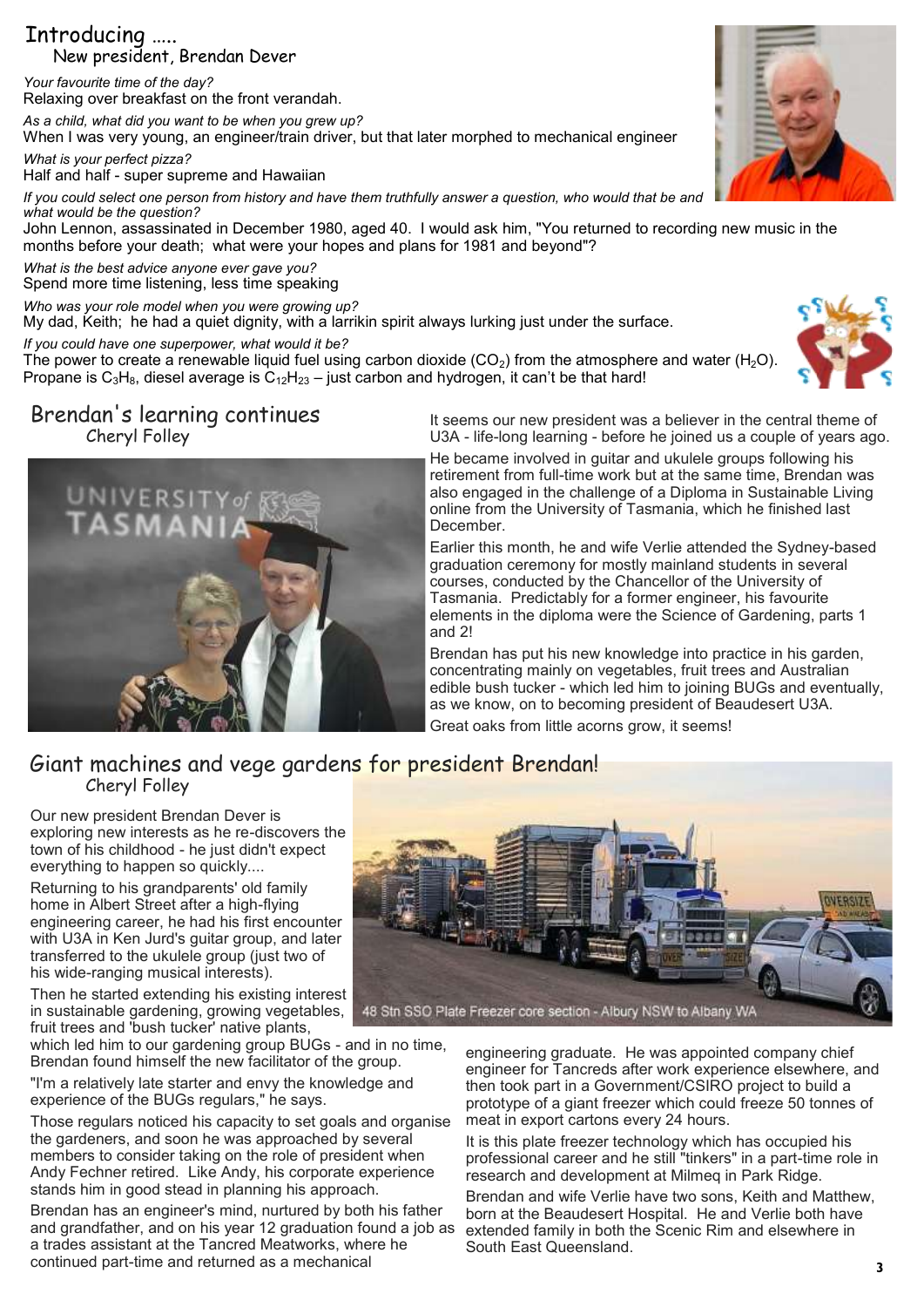#### Andy's surprise retirement gift When Andy Fechner announced his retirement to Cheryl Folley

U3A committee members, he was adamant - no long speeches, no gifts, no fuss.

Well, we couldn't quite go along with that, of course, so there WAS a speech, and a presentation of a certificate as our first life member, at the AGM in March.

But the committee had a surprise of its own up its sleeve, and a week later, at a morning tea at VK's, former vice president Lise Leatherbarrow presented Andy with a gift which actually had him speechless!

Following a chat with U3A member Liz Avery - who had trodden the same path previously in another group - Lise contacted our local cartoonist Phil Day to arrange a personal cartoon summing up Andy's U3A involvement.

It showed him on his much-valued tractor, ploughing the letters U3A

into the grass at his acreage property, watched by wife Laurel and a family of pretty-faced wallabies that are ever-present along the driveway.

As members agreed, it was a family memento to treasure and an inspired choice!



## Social lunch April *Di Johnson*

U3A Beaudesert had their April lunch at Crunchies on 8 April, Jimboomba. Despite some cancellations due to sickness, 21 members and guests enjoyed their time and food there.

We had a choice of sweet or savoury dishes - but don't think, because of the size of the servings that we could have managed both; although some, in parties of two, shared both.





The food was presented beautifully and reasonably priced.

Next social lunch will be Friday 13 May at the Beaudesert Golf Club. RSVP Di -

phone/text 0468 849 448 email candyroxy1946@gmail.com









*The thoughts and opinions expressed in this newsletter are those of the named individual contributor alone and do not necessarily reflect the views of the editor, U3A committee, U3A, or its members.*

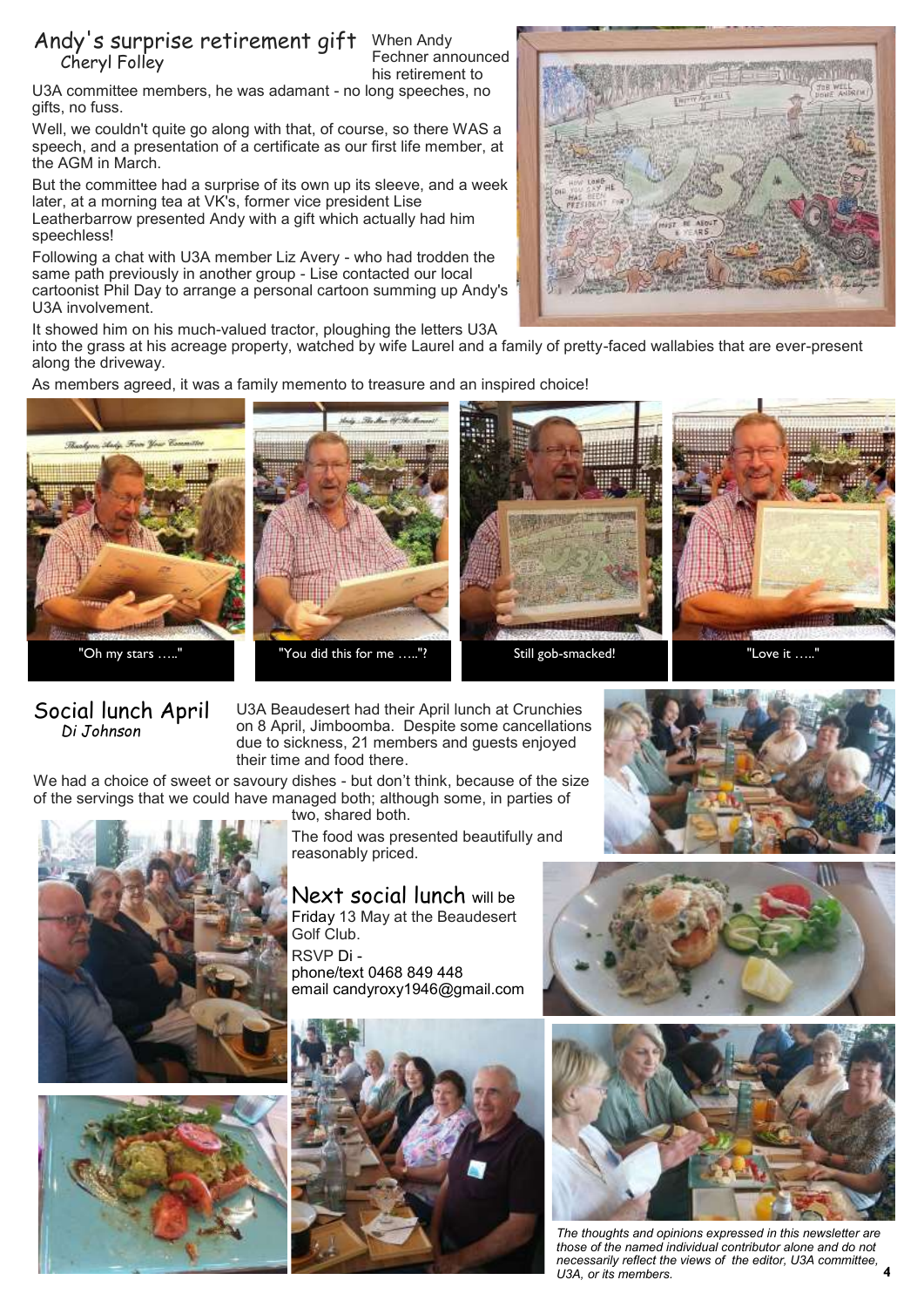**Line dancing - a fun way to exercise**



The U3A line dancing group currently comprises around 20 to 25 friendly people who meet at The Centre in Brisbane Street on Tuesdays 1.45 pm to 3.45 pm. The Centre has a large air conditioned hall which makes social distancing while dancing easy. We are partially subsised by the Scenic Rim Regional Council's *Be Healthy and Active* programme. Cost is \$3.00 per session to help towards the cost of hall hire..

We are a relaxed, beginner group with many easy dances and some slightly more challenging dances.

To choose each week's dances, we have a repertoire of about 30, gradually adding to this from the hundreds written up online (called step sheets) from simple sequences of 16 steps, to 64-step sequences with more complex

choreography. The music and styles cover almost all genres including country, rock 'n roll, cha cha, swing, and waltz. And because we need to dance to it, the music is always catchy and/or melodic.

I asked some of the participants why they line dance.

- "Enjoyable exercise"
- "Enjoy the social contact"
- "I love the variety of music"
- "You don't need a partner"

"I thought I could never dance, but I love this"

19 TAG members departed the Beaudesert Museum on Friday 11 TAG travels Jim Costello



March on a local history tour which followed parts of the track routes of the Beaudesert Shire Tramway (1904- 1944) with stops at Sandy Ck Road (Tancred Meatworks site), Round Mountain (WWII US

Prisoner of War Camp), Tamrookum Hall, the Rathdowney Museum which incorporates the tramway station building, lunch at the Rathdowney pub. The day concluded near the terminus of the Lamington branch of the tramway. For further information about this group, contact Ray Arthy 0447 554 480.

*(Above)* Lani sharing the story of the challenges and achievements of the Tamrookum Hall Committee members in a huge renovation project which will be celebrated on the hall's 70th anniversary in April 2022.

*(Top right)* An amazing diorama of the Rathdowney terminus of the Beaudesert Shire Tramway crafted by TAG member Jim Costello. The tramway operated from 1904 to 1944.

*(Bottom right)* Exploring the Rathdowney Museum

"It has increased my balance and body springiness" "I like the challenge of learning a new dance" "Line dancing with this group gives me great team camaraderie and mental stimulation" 'It's great fun!"

Research has shown that various forms of heart-rate raising exercise and strength training are significantly beneficial to brain health and general wellbeing at all ages. I read about a respected and extensive research study indicating that the process of learning and mastering choreography to music (line dancing was used) in the 65 to 80-plus age group has greater benefits to the brain than repetitive exercises or walking. As my ageing brain needs all the help it can get, I am always happy to occasionally learn and teach new dances. I always walk through every dance first, as a reminder, as much for myself as the class!

U3A non members are welcome to 'try before they buy' for a few weeks, paying the \$3.00 per session as mentioned above. If they decide it is for them, then they need to join U3A. The spinoff is that they can then partake of U3A's other many and varied activities.

For further information please contact Marg Arnold - ph 0422 415 145.